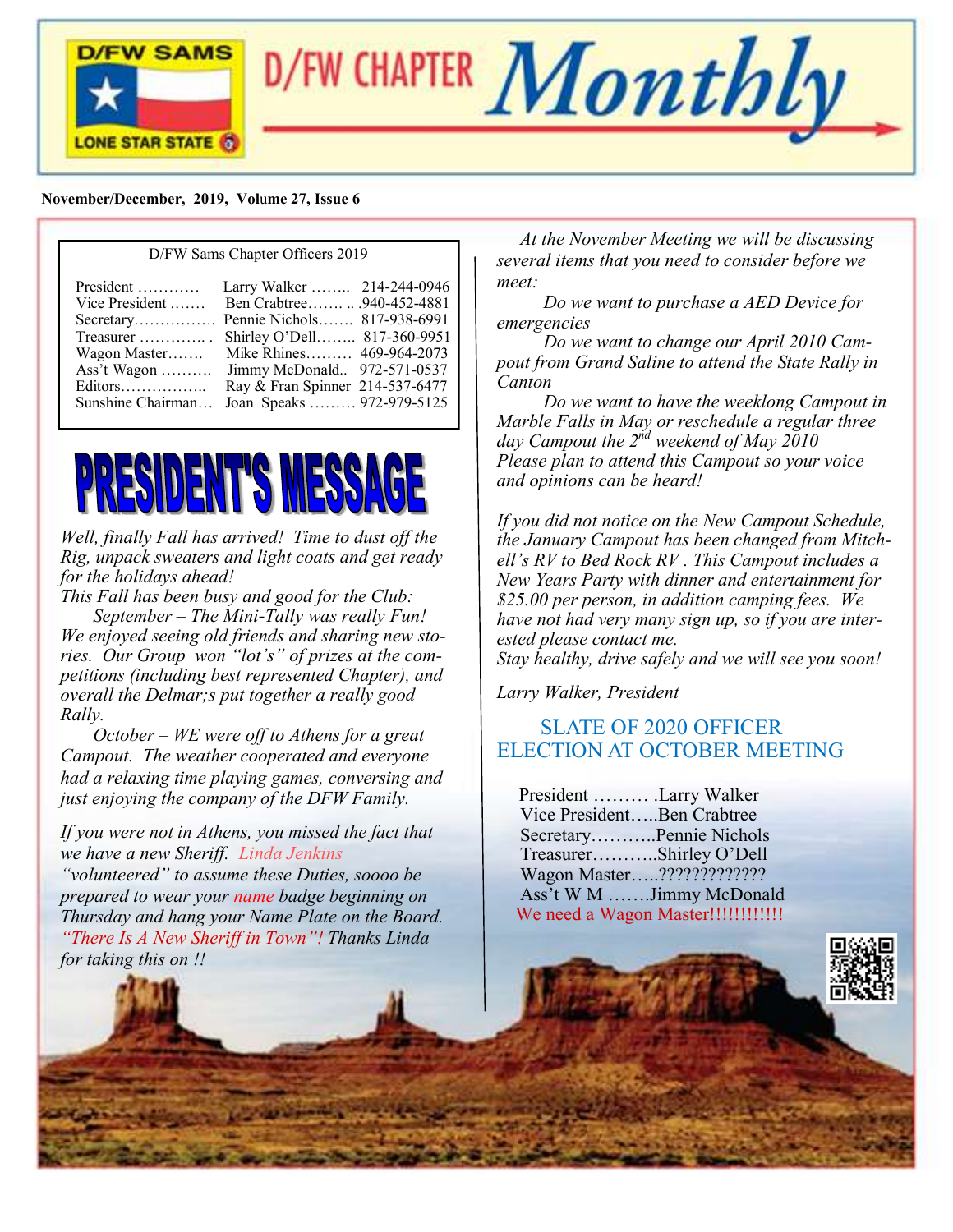### **Page 2**

#### *SEPTEMBER MEETING HIGHLIGHTS*

 *Larry Walker, our President called the meeting to order at our Mini Rally in Canton, TX*

 *Mike Rhines, our WagonMaster asked how many would attend our New Year's Eve campout in Perrin. Since we did not have enough who wanted to attend, It was decided to change the campout to Bedrock RV Park, which would cost \$25.00 per couple, which included the party and a meal. Site fees would be extra. Mike will send out an e-mail regarding the change in the campout schedule.*

 *Shirley O'Dell will be taking money for the Annual dues of \$20.00 per rig for members and \$5.00 for associates. These dues have to be turned in to the State by Nov. 1. She also stated that the expiration date of your Good Sam membership must be included with your dues.*

 *We still need a Wagon Master and a Chaplain for 2020, so please think about it and put your name in the 2010 election of officers.*

 *D/FW Sams raised \$330.40 for our Charity Tree from our Mini Rally Garage sale. By Pennie Nichols, Secretary*

#### *OCTOBER MEETINGHIGLIGHTS*

 *Larry Walker called the meeting to order at the Mini Rally in Canton.*

 *Mike Rhines, our Wagon Master, asked how many members planned to attend the New Year's Eve Rally in Perrin, TX. Since there were not enough members wanting to go to Perrin, he changed it to Bedrock RV Park in Grand Saline, Tx hoping more would attend.*

 *Shirley is taking dues for the 2020 year at this time. If you have not paid your dues, please pay them at the October meeting or send them by mail to Shirley. Be sure to put your Good Sam Membership number and expiration date on the check.*

 *We do need a Wagon Master and Chaplain. Please consider taking on this position as the club belongs to all of us and we cannot keep going without at least a Wagon Master to secure our camping spots each month.*

 *D/FW Sams raised \$330.40 at the Canton Mini-Rally Garage Sale for our Charity tree. Nice Work!!!*

*By Pennie Nichols, Secretary*

### *GAMES WON AT THE MINI RALLY*

 *Our D/FW Sams Chapter really won a lot of medals at the rally, as you can see as follows:*

#### *Horseshoes*

 Singles 1st place– Shirley O'Dell 2nd Place—Judy McDonald Doubles 1st place—Shirley O'Dell & Judy Mc Donald

#### *SkipBo*

 1st place—Pennie Walker 2nd Place—Judy McDonald

#### *Joker*

 1st place—Pat Schnepf 2nd place-Fran Spinner & Marsha Marino

#### *42* -

2nd place— Al Jenkins & Larry Walker

#### *Bean Bag Toss*

 1st place women singles—Judy Mc Donald 1st place women doubles-Judy McDonald

#### *Women's Washer*

 Singles— 2nd place - Shirley O'Dell Doubles-1st place—Shirley O-Dell

#### *Turtle Race*

1st place—Pat Schnepf

#### *Costumes -*

 Couples—Larry & Pennie Walker 1st place

 Singles—Pennie Nichols 1st place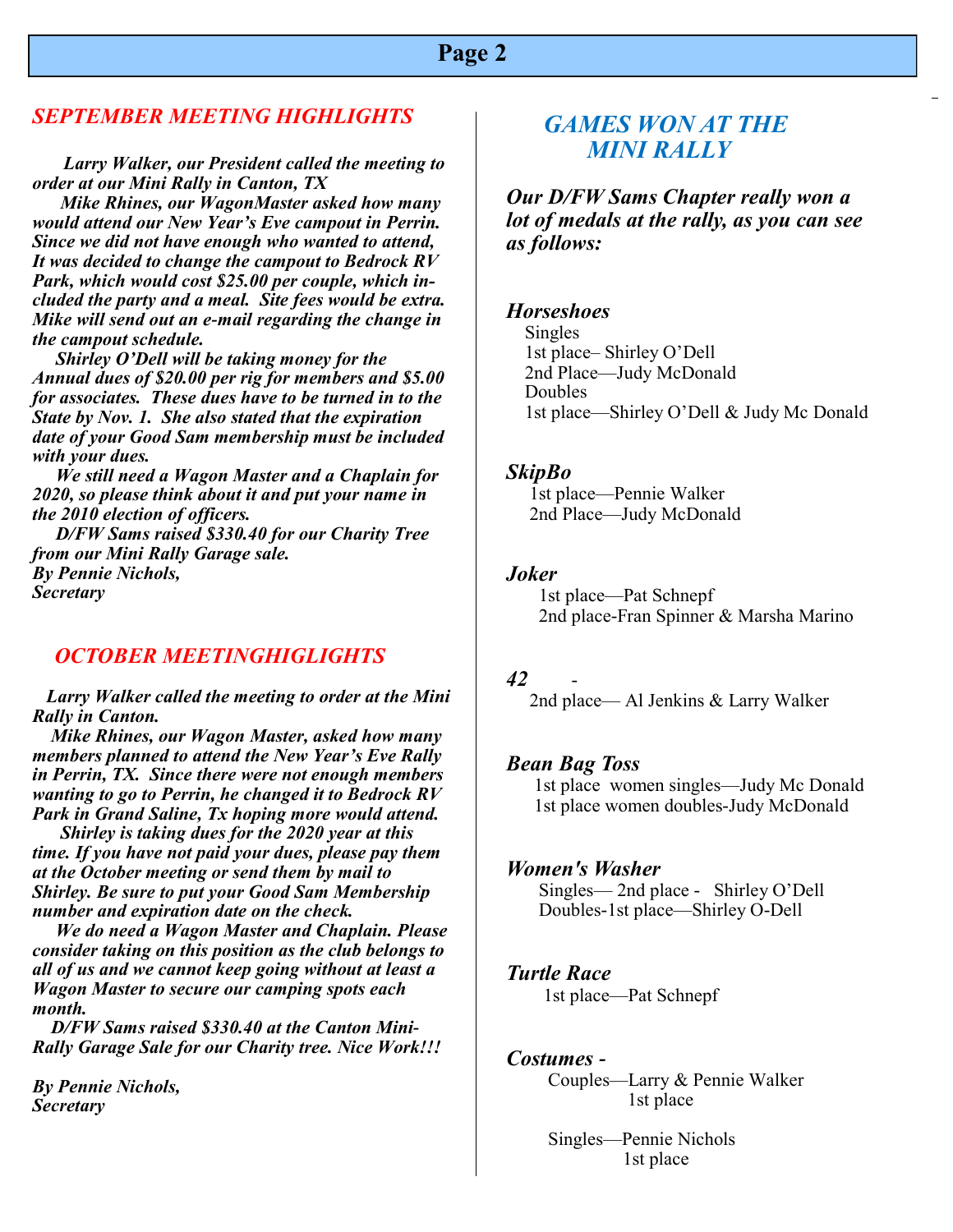# **Page 3**

 $\setminus$ 

### IN OUR THOUGHTS AND PRAYERS

We pray for all our members, especially for Joan Speaks, Melvin, Judy Rawson, and Dawn Hayes, We wish all our members good health during the coming winter months ahead.

### CHRISTMAS PARTY SATURDAY, DECEMBER 7

 *The Christmas Party is to be held at Airstream RV Park in Hillsboro, Tx. On Saturday, December 7 at 2:00 PM DFW Sams Chapter will provide the meat for the dinner, ham and turkey.*

 *Pennie Nichols will have a sign-up sheet at the November campout for the side dishes and desserts. ( Please make enough food to feed 10 people). If you cannot attend the November campout, please call Pennie with your selections.*

 *Anyone who wishes to participate in the gift exchange this year should bring a new \$15.00 wrapped gift, the men will bring a man's gift and the women a women's gift.*

## *ATTENTION ASSOCIATE MEMBERS*

 *Please mark your calendar and come to our Christmas Party. If you wish to participate in the gift exchange, please bring your \$15.00 gift. Call Mike Rhines if you decide to come, so he can get a head count on how many members will attend.*

# *ANNIVERSARIES*

### *NOVEMBER, 2019*

*Dick &Terri Fletcher Nov. 8 51 years Lester & Diana Kimble Nov. 24 57 years* 

 *DECEMBER, 2019*

# *NO ANNIVERSARIES*



# *BIRTHDAYS*

### NOVEMBER, 2019

| <b>Marjorie Lawrence</b> | Now. 4         |
|--------------------------|----------------|
| <b>Pat Schnepf</b>       | <b>Nov.</b> 10 |
| <b>K</b> R Martin        | <b>Nov. 20</b> |

### *DECEMBER, 2019*

| <b>Judy McDonald</b>    | Dec. 3         |
|-------------------------|----------------|
| <b>Val Babineaux</b>    | Dec. 8         |
| <b>Mabel Thompson</b>   | Dec. 15        |
| <b>Chuck Hayes</b>      | Dec. 16        |
| <b>Pennie Walker</b>    | Dec. 17        |
| <b>Orville Barnhart</b> | Dec. 17        |
| <b>Pat Crabtree</b>     | <b>Dec. 20</b> |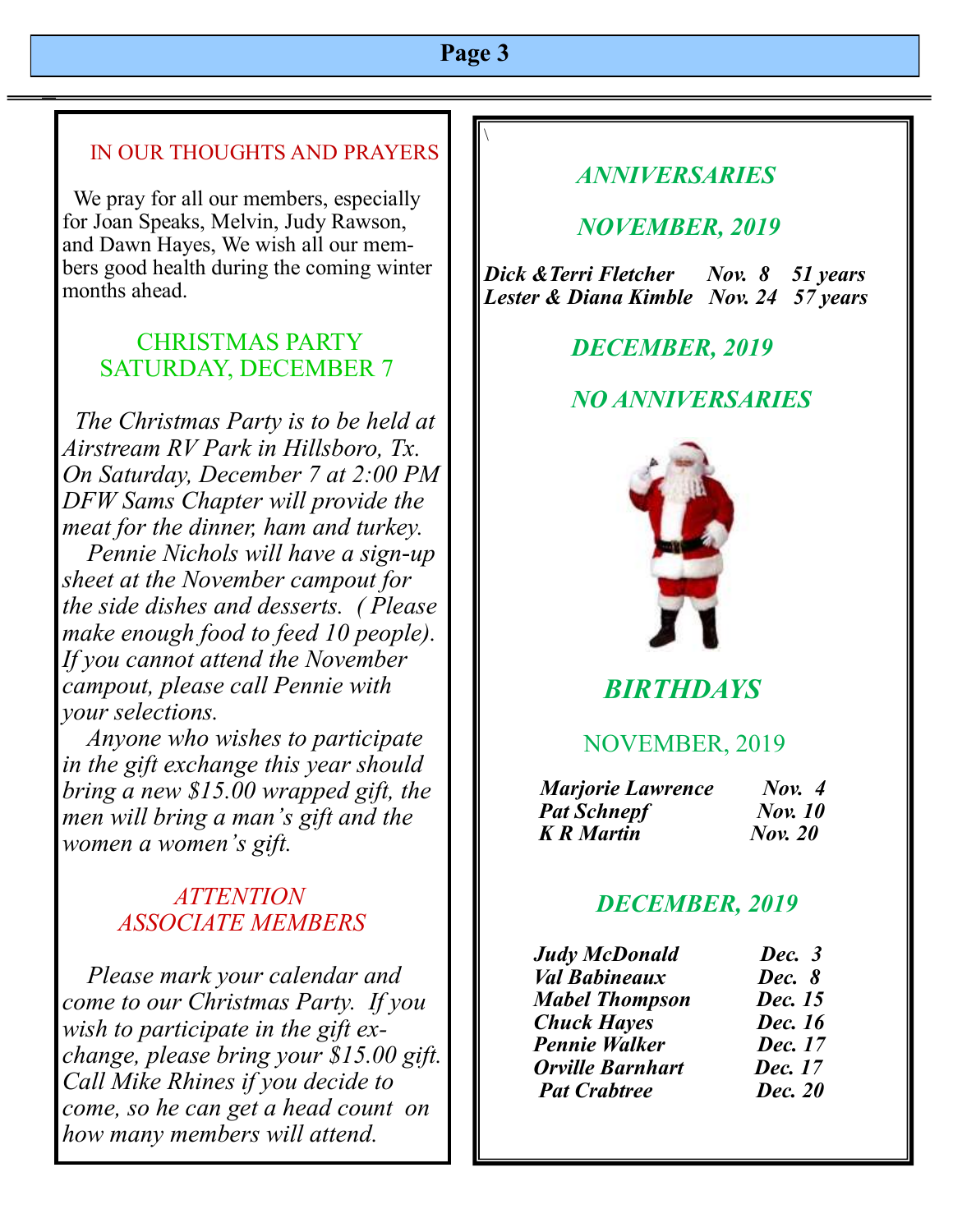# **Pa***g***e 4**

### NOVEMBER OUTING

Date: .November 7-10, 2019

Place Bedrock RV Park 1995 Co. Road 1803 Grand Saline, TX 75140 903-372-1451

(Bedrock only accepts cash or checks, no credit)

#### DIRECTIONS:

Go East on I-20 to Hwy 19 (exit 527)./ Take a left (North) for approximately 8 miles. Turn right on Hwy.80 for 6 miles to Grand Saline. At the first light (by Sonic), turn left for 1 1/4 miles and make a hair pin turn turning right on 1802. Bedrock will be on your right. (There are signs before you get to 1803.)

Wagon Master: Mike Rhines.. Please contact Mike at 972-775-2690 or e-mail him at wagonmaster@dfwsams.texasgoodsam.com to advise whether you will or will not be attending the campout and when you plan to arrive and leave.

Hosts and Hostesses: Norman & Sharon Lambert Kathy Austin

MENU: Thursday night—on your own

 Friday— "OLD FASHION POT LUCK MEAL" Each rig is to bring as dish of your choice

Saturday noon—Leftovers, if any

 Saturday evening—On your own or go out as a group.

# DECEMBER OUTING

Date: December 4-8, 2019

Place: Airstream RV Community 200 Walnut Hill Ave. No., 1 Hillsboro, Texas 76645 254-582-5566

#### DIRECTIONS;

Go South on I-35 W or I-35 E to Hillsboro State Highway 22. East on State Hwy. 22 approximately 1/4 mile. Turn right on Walnut Hill Ave to the park.

Wagon Master—Mike Rhines. Please contact Mike at 972-775-2690 or e-mail him at wagonmaster@dfwsams. texasgoodsam.com to advise whether you will or will not be attending the campout and when you plan to arrive and leave.

Hosts & Hostesses—Officers and their spouses

Menu: Thursday - ON your own

Friday—On your own or go out as a group

Saturday at 2:00 PM

#### WE WILL HAVE OUR GIFT EXCHANGE AFTER DINNER. HOPE EVERYONE WILL ATTEND.